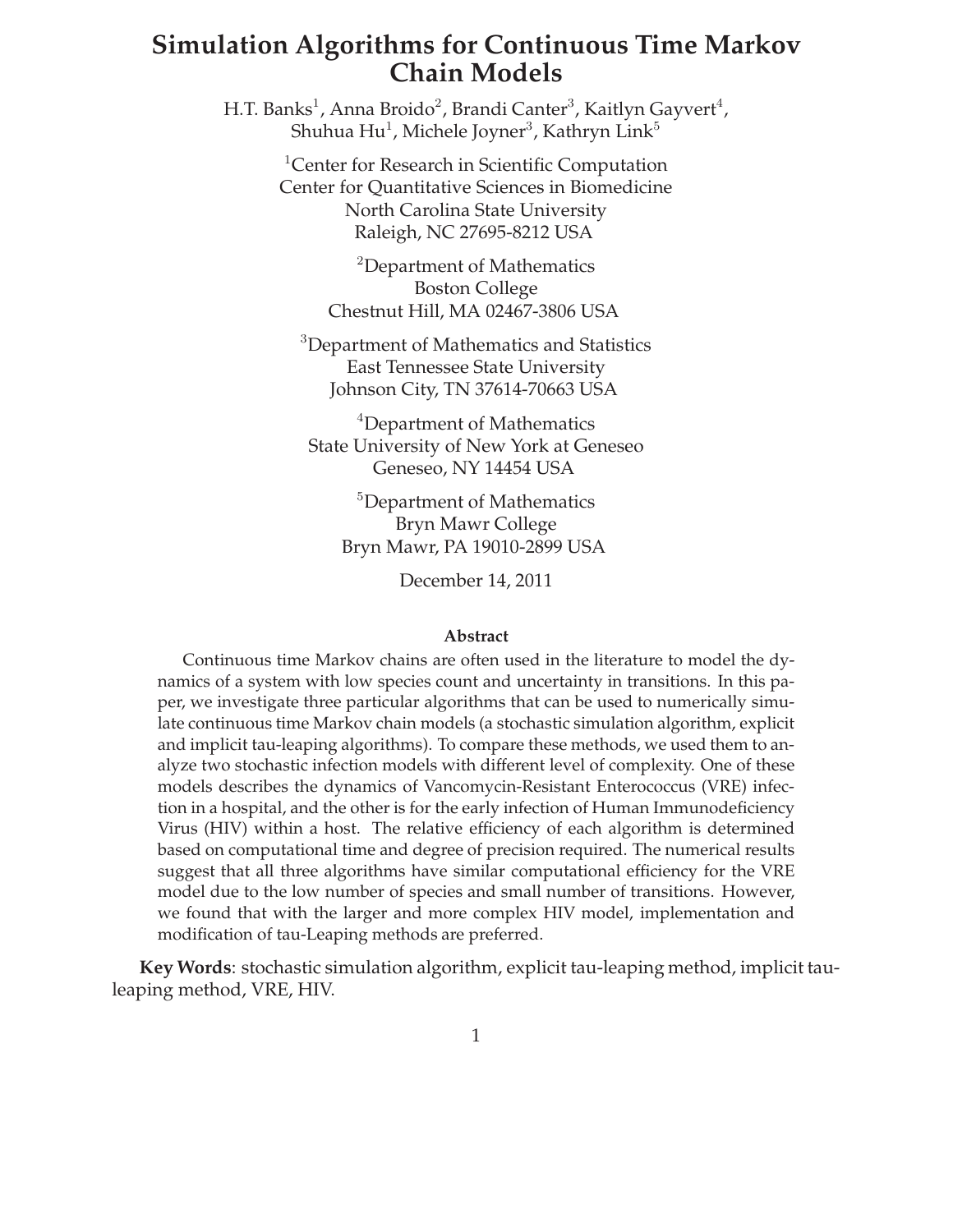# **1 Introduction**

Deterministic approaches involving ordinary differential equations to approximate large number discrete populations with a continuum, though widely used, have proven less useful when applied (often with little or no justification!) to small sample sizes. To address this issue, continuous time Markov chain (CTMC) models are often used when dealing with low species or population counts. There are a variety of stochastic algorithms that can be employed to simulate CTMC models. However, it appears that none of these algorithms is universally efficient in many problems of interest.

There are a plethora of applications in which the questions we investigate here arise. In addition to the infection models we use for illustration, similar stochastic models arise in just-in-time production networks, manufacturing and delivery, logistic/supply chains, and multi-scale (large/small) population models as well as network models in communications and security. A typical example is the agricultural (pork) production system investigated in [2]. There a stochastic transport model was used to study the impact of disturbances (introduction of diseases and other disruptions in the network) in production systens such as that depicted in Figure 1.



Figure 1: Aggregated agricultural network model.

The schematic represents a simplified swine production network with four levels of production nodes: (i) growers/sows  $(N1)$ , (ii) nurseries  $(N2)$ , (iii) finishers  $(N3)$ , and (iv) processing plants/slaughterhouses (N4). At the grower or sow farms (N1), new piglets are born and weaned approximately three weeks after birth. The three-week old piglets are moved to nursery farms (N2) to mature for another seven weeks. They are then transferred to the finisher farms (N3) where they grow to full market size. This takes approximately twenty weeks. Once they reach market weight, the matured pigs are moved to the processors (slaughterhouses) (N4).

Such pork production industries operate under a "just-in-time" philosophy often employed in many manufacturing systems. In particular, feedstock and animals are grown in different areas and the animals are moved with precise timing from one farm to another, depending on their age. Any shocks propagate rapidly through such systems if conditions are conducive. For example, interruption to feed supply has much larger impact when farms have minimal surplus supplies. The maturity-based just-in-time movement of animals between farms serves as another vulnerability. Stopping movement (transportation disruptions due to weather, work stoppages due to illness, etc) of animals to and from a farm with animals infected by disease will have disruptive effects that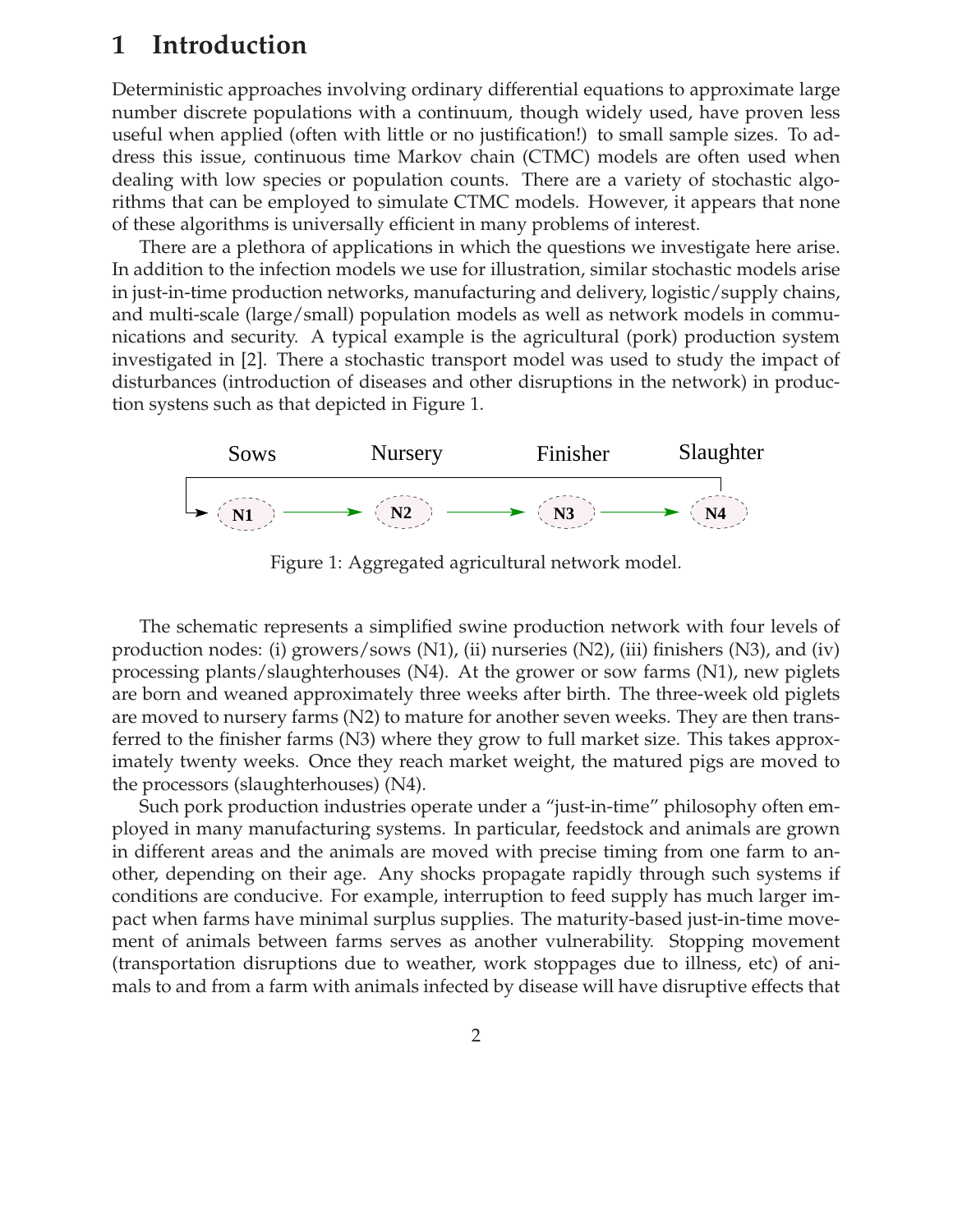quickly spread throughout the system. Other interruptions occur when nurseries supplying farms have nowhere to send animals as they mature if the farms have not cleared their current animals for some reason. This will cause finishers and slaughterhouses to have supply interrupted. Randomness seen in the stochastic network model originates from random movement of discrete "individuals" from node to node. Analysis (see [2]) shows that, due to an averaging effect, these random effects become less important as the system size (number  $N$  of "individuals") increases. We observe that an application of such a stochastic transportation model to describe the system behavior should account for size of groups in which pigs are transported between nodes. If thousands of pigs are moved at a time, an appropriate notion of an "individual" in the context of the model might be a thousand pigs. Then treating each group of a thousand animals as unit would lead to a marked increase in magnitude of stochastic fluctuations seen at the "population" level. As a result, scaling in the model may result in vastly different stochastic fluctuations in model simulations. Thus one must exercise care in how data and "units" are formulated in modeling populations.

To further illustrate these practical modeling concerns, we consider the results related to our investigations below of Vancomycin-Resistant Enterococcus (VRE) transmission among patients in hospital intensive care units. Figure 2 depicts the results obtained when comparing stochastic model simulations with corresponding deterministic ordinary differential equation formulations for the total number of beds  $N = 37$  (left panel) and  $N = 3700$  (right panel). The figure reveals that behaviors of the model simulations are quite different when treating one 3700 bed unit as 37 bed units in 100 hospitals if we could argue (not often plausible) that the units are similar in patient and health care worker routines. This offers rather clear warnings for the indiscriminate use of limiting deterministic ordinary differential equations in place of Markov chain models to study small population count systems.

Fundamental to the investigation of such systems is the ability to efficiently simulate the systems in the context of inverse problems, parameter estimation, sensitivity, control, etc. Computational methods abound for the corresponding deterministic limiting (as population size increases) differential equations. While a number of stochastic simulation algorithms exist, they are often difficult to use in the contexts mentioned above.

The goal of this paper is to illustrate how widely performances may vary for some stochastic algorithms when compared on two stochastic infection models and to demonstrate how one might perform computational studies to aid in selection of appropriate algorithms. Specifically, we examine three commonly used algorithms: a stochastic simulation algorithm (SSA), and explicit and implicit tau-leaping methods. One of the models used to demonstrate the efficiency of these three algorithms describes progression of a Vancomycin-resistant enterococcus (VRE) infection in a hospital unit. The other model describes the dynamics of HIV during the early stage of infection, in which the target cells are still at very high level while the infected cells are at very low level.

The outline of the remainder of this paper is as follows. In Section 2 we give short descriptions of a stochastic simulation algorithm, as well as the explicit and implicit tau-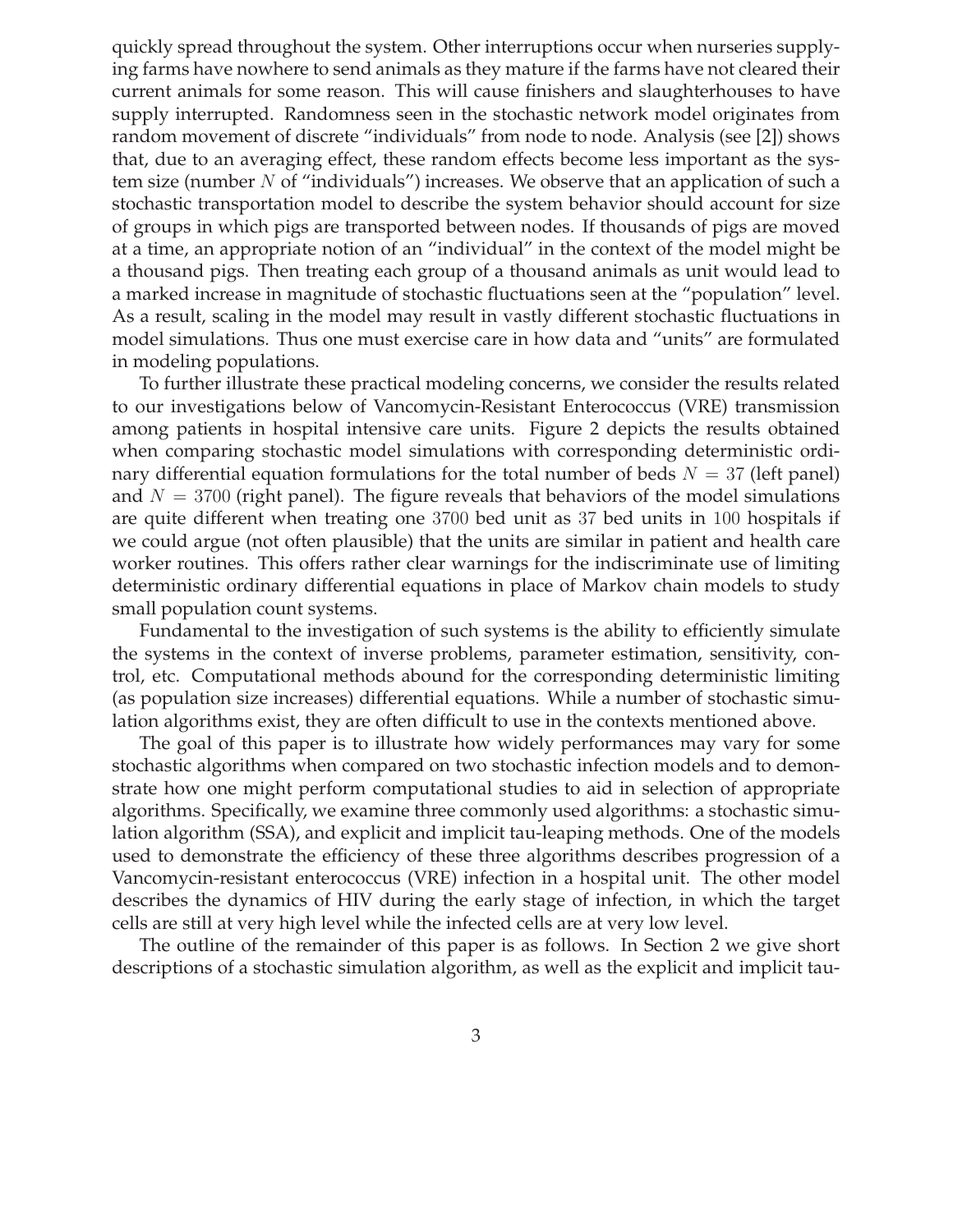

Figure 2: Results from VRE model simulations: Graphs in the left column are for uncolonized patients (U) and colonized patients in isolation (J) and N=37 and the ones in right column are for uncolonized patients  $(U)$  and colonized patients in isolation  $(J)$  and N=3700. The (D) and (S) in the legend denote the solutions obtained with the deterministic VRE model and stochastic VRE model introduced below, respectively, where the stochastic results are obtained with the SSA.

leaping algorithms. In Section 3 we apply these three stochastic algorithms to the VRE and HIV models and compare their computational efficiency. We conclude the paper in Section 4 with some summary remarks.

## **2 Simulation Algorithms**

In this section, three computational algorithms for solving stochastic systems will be examined, the stochastic simulation algorithm, the explicit tau-leaping method and the implicit tau-leaping method. Outlines for implementing each algorithm will be given along with motivations for the algorithm and discussions about when one might want to use one algorithm over another.

Unless otherwise indicated, a capital letter is used throughout to denote a random variable, a bold capital letter is for a random vector, and their corresponding small letters are for their realizations.

## **2.1 Stochastic Simulation Algorithm**

The stochastic simulation algorithm (SSA), also known as the *Gillespie algorithm* [8], is the standard method employed to simulate continuous time Markov Chain models. The SSA was first introduced by Gillespie in 1976 to simulate the time evolution of the stochastic formulation of chemical kinetics, a process which takes into account that molecules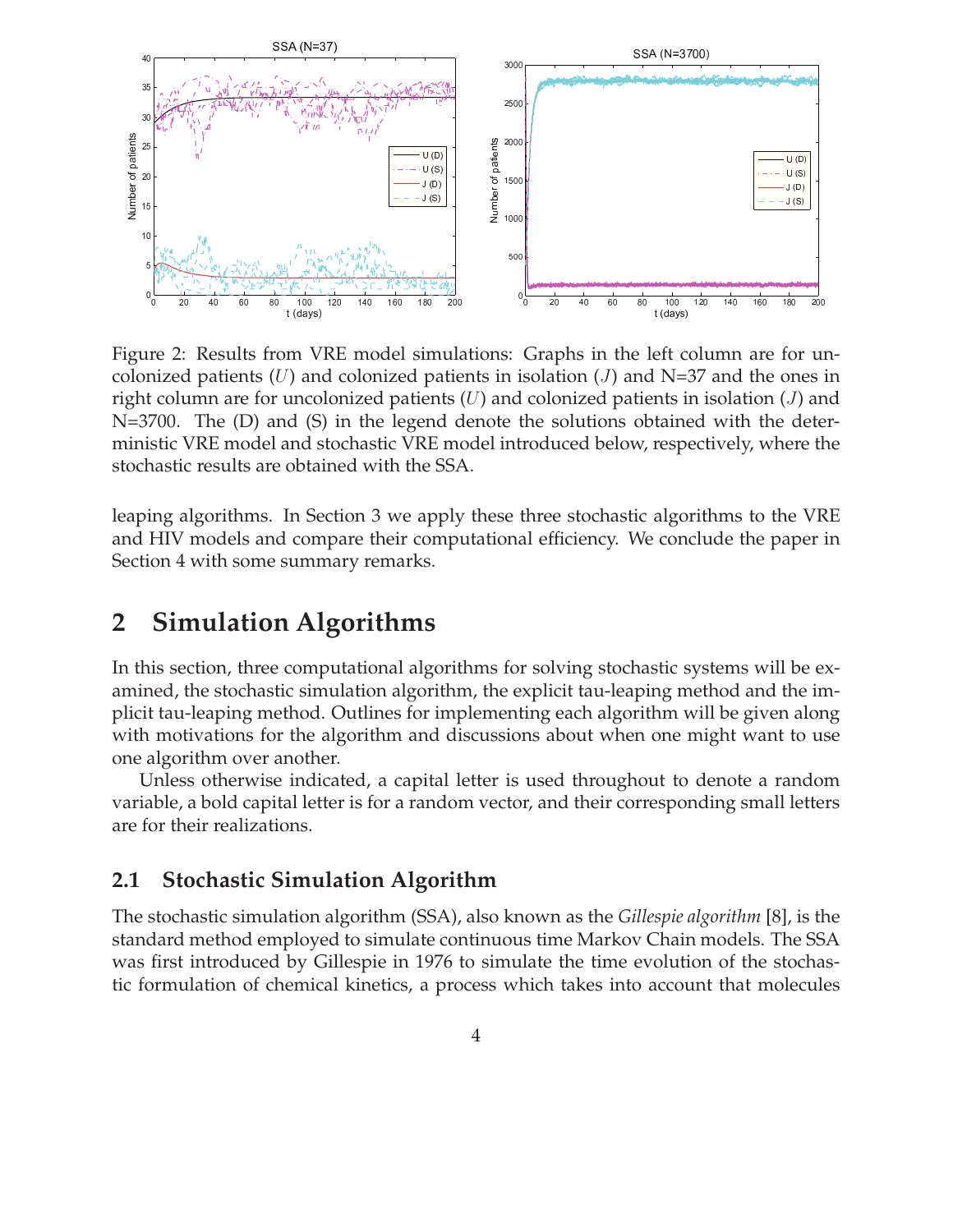come in whole numbers as well as the inherent degree of randomness in their dynamical behavior. However, in addition to simulating chemically reacting systems, the Gillespie algorithm has become the method of choice to numerically simulate stochastic models arising in a variety of other biological applications [1, 2, 12, 13, 16, 17].

Two mathematically equivalent procedures were originally proposed by Gillespie, the "Direct method" and the "First Reaction method". Both procedures are exact procedures rigorously based on the chemical master equation [8]; however, the direct method is the method typically implemented due to its efficiency. Likewise, this is the method employed in this paper. The direct method can be described for a general system by assuming  $X = (X_1, X_2, ..., X_n)^T$  represents the state variables of the system where  $X_i(t)$ denotes the number in state  $X_i$  at time  $t$  ( $X_i$  may be the number of patients, cells, species, etc). Furthermore, it is assumed l transitions (often referred to as *reaction channels* in the biochemistry literature) are possible with associated transition rates (often referred to as *propensity functions* in the biochemistry literature) represented by  $\lambda_i$ ,  $i = 1,...,l$ . Given this terminology, the direct method for the Gillespie algorithm can be described by the following procedure:

- **Step 1.** Initialize the state of the system  $x_0$ ;
- **Step 2.** For the given state x of the system, calculate the transition rates  $\lambda_i(\mathbf{x})$ ,  $i = 1, ..., l$ ;

**Step 3.** Calculate the sum of all transition rates,  $\lambda = \sum_{i=1}^{l}$  $i=1$  $\lambda_i(\mathbf{x})$ ;

- **Step 4.** Simulate the time,  $\tau$ , until the next transition by drawing from an exponential distribution with mean  $1/\lambda$ ;
- **Step 5.** Simulate the transition type by drawing from the discrete distribution with probability Prob(transition =  $i$ ) =  $\lambda_i$ (x)/ $\lambda$ . Generate a random number  $r_2$  from a uniform distribution and choose the transition as follows: If  $0 < r_2 < \lambda_1(\mathbf{x})/\lambda$ , choose transition 1; if  $\lambda_1(\mathbf{x})/\lambda < r_2 < (\lambda_1(\mathbf{x}) + \lambda_2(\mathbf{x}))/\lambda$  choose transition 2, and so on;
- **Step 6.** Update the new time  $t = t + \tau$  and the new system state;

**Step 7.** Iterate steps 2-6 until  $t \geq t_{stop}$ .

## **2.2 Tau-Leaping Methods**

Since the SSA method keeps track of each transition, it can be impractical to implement for certain applications due to the computational time required. As a result, Gillespie proposed an approximate procedure, the tau-leaping method, which accelerates the computational time while only sustaining a small loss in accuracy [9]. Instead of taking incremental steps in time, keeping track of  $X(t)$  at each time step as in the SSA method, the tau-leaping method *leaps* from one subinterval to the next, approximating how many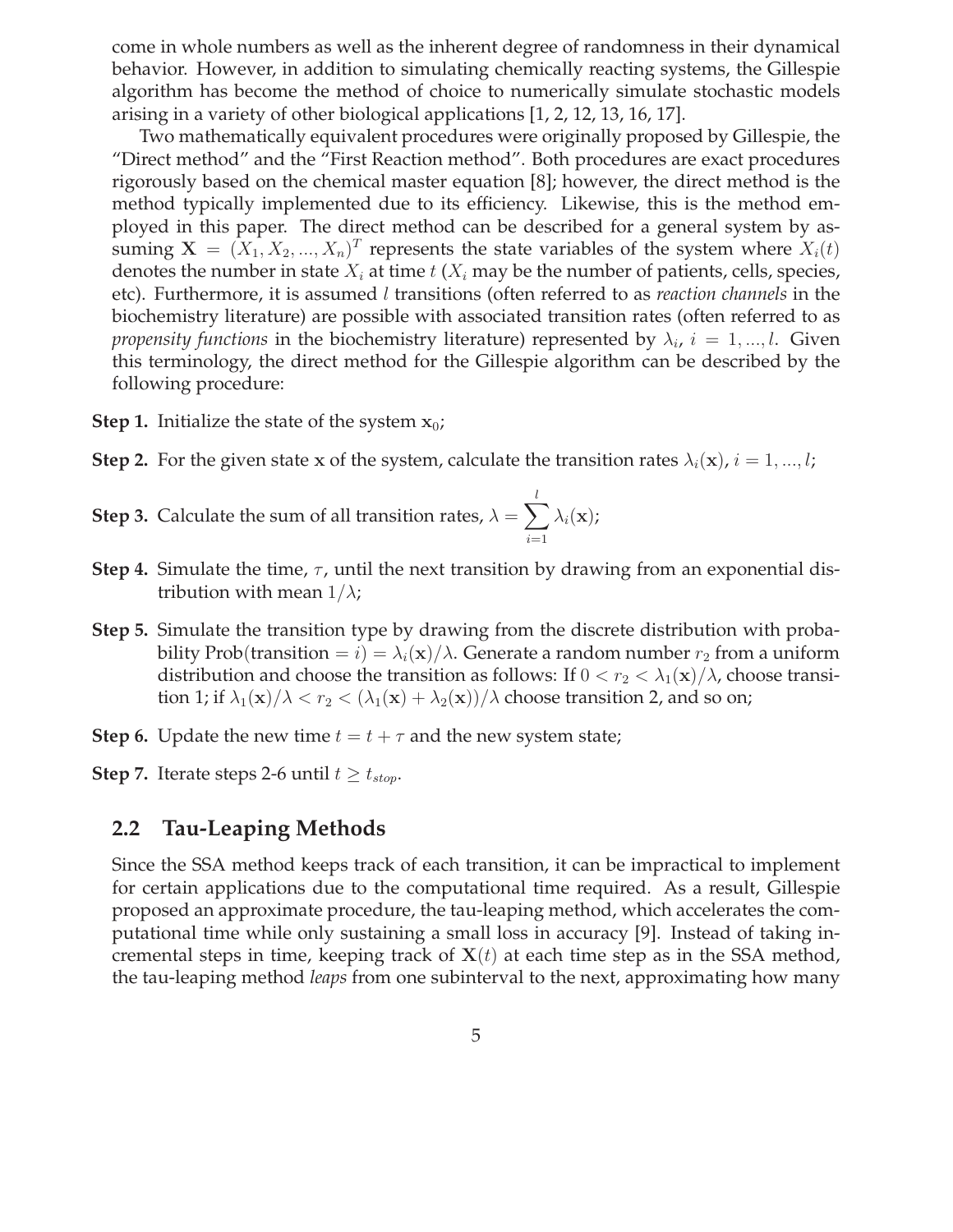transitions take place during a given subinterval. It is assumed that the value of the leap,  $\tau$ , is small enough that there is no significant change in the value of the transition rates along the subinterval  $[t, t + \tau]$ . This condition is known as the *leap condition*. The tau-leaping method thus has the advantage of simulating many transitions in one *leap* while not losing significant accuracy, resulting in a speed up in computational time. In this paper, we consider two tau-leaping methods, an explicit and an implicit tau-leaping method.

### **2.2.1 An Explicit Tau-Leaping Method**

The explicit tau-leaping method is based on an explicit formulation for the update in number of species **X** at time  $t + \tau$ , given **X**( $t$ ) = **x**. The basic explicit tau-leaping method approximates  $K_j$ , the number of times a transition  $j$  is expected to occur within the time interval [ $t, t + \tau$ ], by a Poisson random variable  $P_j(\lambda_j(\mathbf{x}), \tau)$  with mean (and variance)  $\lambda_i(\mathbf{x})\tau$ . Once the number of transitions are estimated, the approximate number of species, known as the *tau-leaping approximation*, of **X** at time  $t + \tau$  is given by the formula

$$
\mathbf{X}(t+\tau) = \mathbf{x} + \sum_{j=1}^{l} P_j(\lambda_j(\mathbf{x}), \tau) \mathbf{v}_j
$$
\n(2.1)

with  $\mathbf{v}_j = (v_{1j},...,v_{nj})^T$  where  $v_{ij}$  represents the change in state variable  $X_i$  caused by transition *j* [6]. However, as mentioned previously, the process for selecting  $\tau$  is critical in the tau-leaping method. If  $\tau$  is chosen too small, tau-leaping will essentially stop, leading to the standard SSA algorithm; on the other hand, if the value of  $\tau$  is too large, the leap condition may not be satisfied, possibly causing significant inaccuracies in the simulation. In this paper, we use a  $\tau$ -selection procedure based on the algorithm in [6]. For alternative procedures for selecting  $\tau$ , we refer the reader to references [6, 9, 10].

Let  $\Delta X_i = X_i(t + \tau) - x_i$  with  $x_i$  being the *i*th component of x,  $i = 1, 2, \ldots n$ , and  $\epsilon$  be an error control parameter with  $0 < \epsilon \ll 1$ . In the given  $\tau$ -selection procedure,  $\tau$  is chosen such that

$$
\Delta X_i \le \max\left\{\frac{\epsilon}{g_i}x_i, 1\right\}, \ i = 1, ..., n,
$$
\n(2.2)

which evidently requires the relative change in  $X_i$  to be bounded by  $\frac{\epsilon}{\tau}$ gi except that  $X_i$  will never be required to change by an amount less than 1. The value of  $g_i$  in (2.2) is chosen such that the relative changes in all the transition rates will be bounded by  $\epsilon$ .

The tau-leaping method employed in this paper also includes modifications developed by Cao, et al. [5] to avoid the possibility of negative populations. When utilizing a tau-leaping method instead of the exact SSA method, as discussed previously, estimates are made about how many times a transition has occurred during the leap-interval. From the estimate of the number of transitions and how each transition effects the state variables, an estimate is obtained for the number of species in each state,  $X_i$ , at the end of the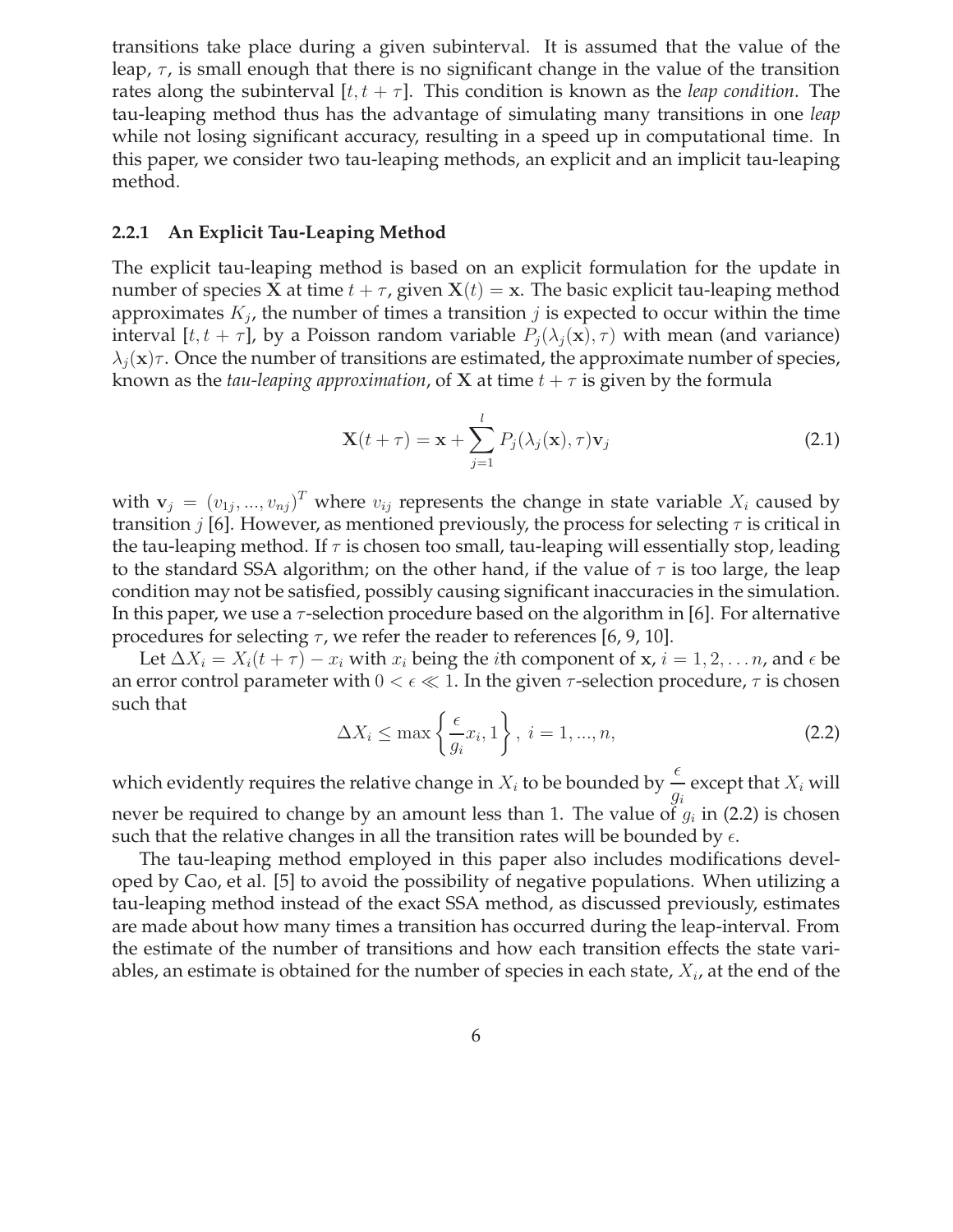leap-interval. In some instances, if a population or number of species is small at the beginning of the leap-interval, the estimate of the state variable after numerous transitions may result in a negative population. To avoid this situation, Cao, et al. [5, 6] introduced another control parameter,  $n_c$ , a positive integer (normally set between 2 and 20) which is used to separate transitions into two classes, critical transitions or noncritical transitions. A transition j is deemed critical if after  $n_c$  of these transitions, there is a danger in one of the state variables involved in the transition reaching zero. An estimate for the maximum number of times  $L_j$ ,  $j = 1, ...l$  that transition  $j$  can occur before reducing one of the state variables involved in the transition to 0 (or less) is calculated by

$$
L_j = \min_{\{1 \le i \le n; \nu_{ij} < 0\}} \left[ \frac{x_i}{|v_{ij}|} \right]
$$

with the brackets indicating the floor function. If  $L_j$  is less than the control parameter  $n_c$ , then the reaction is deemed critical. All critical transitions are then restricted to a single transition during the leap period reducing the probability of a negative population to nearly zero. All the remaining noncritical transitions use the traditional tau-leaping method. The algorithm for the modified explicit tau-leaping method is given below.

**Step 1.** Given  $X(t) = x$ , identify all critical transitions by first estimating the maximum number of times*,*  $L_j$ *,* that a transition can occur before causing a negative population where

$$
L_j = \min_{\{1 \le i \le n; \nu_{ij} < 0\}} \left[ \frac{x_i}{|v_{ij}|} \right]
$$

with the brackets indicating the floor function. A transition is considered critical if  $L_i < n_c$ . (In our calculations, we set  $n_c$  =10)

Let

$$
J_{cr} = \{j \in \{1, ..., l\} | j \text{ is a critical transition}\}
$$

and

 $J_{ncr} = \{j \in \{1, ..., l\} | j \text{ is a noncritical transition}\}.$ 

**Step 2.** Choose a value for the error control parameter  $\epsilon$ . (In our calculations, we set  $\epsilon$  = 0.03). Then, compute  $\tau_1$  so each transition rate  $\lambda_j$ ,  $j=1,...,l$  is bounded by  $\epsilon$ , according to the following definitions:

$$
\tau_1 = \min_{1 \le i \le n} \left\{ \frac{\max\left\{ \epsilon x_i / g_i, 1 \right\}}{|\hat{\mu}_i(\mathbf{x})|}, \frac{\max\left\{ \epsilon x_i / g_i, 1 \right\}^2}{\hat{\sigma}_i^2(\mathbf{x})} \right\} \tag{2.3}
$$

where  $\hat{\mu}_i(\mathbf{x}) = \sum$  $j\in J_{ncr}$  $v_{ij}\lambda_j(\mathbf{x})$ ,  $\hat{\sigma}_i^2(\mathbf{x}) = \sum$  $j\in J_{ncr}$  $v_{ij}^2 \lambda_j(\mathbf{x})$ , and  $g_i$  as described in the text,  $i = 1, ..., n$ .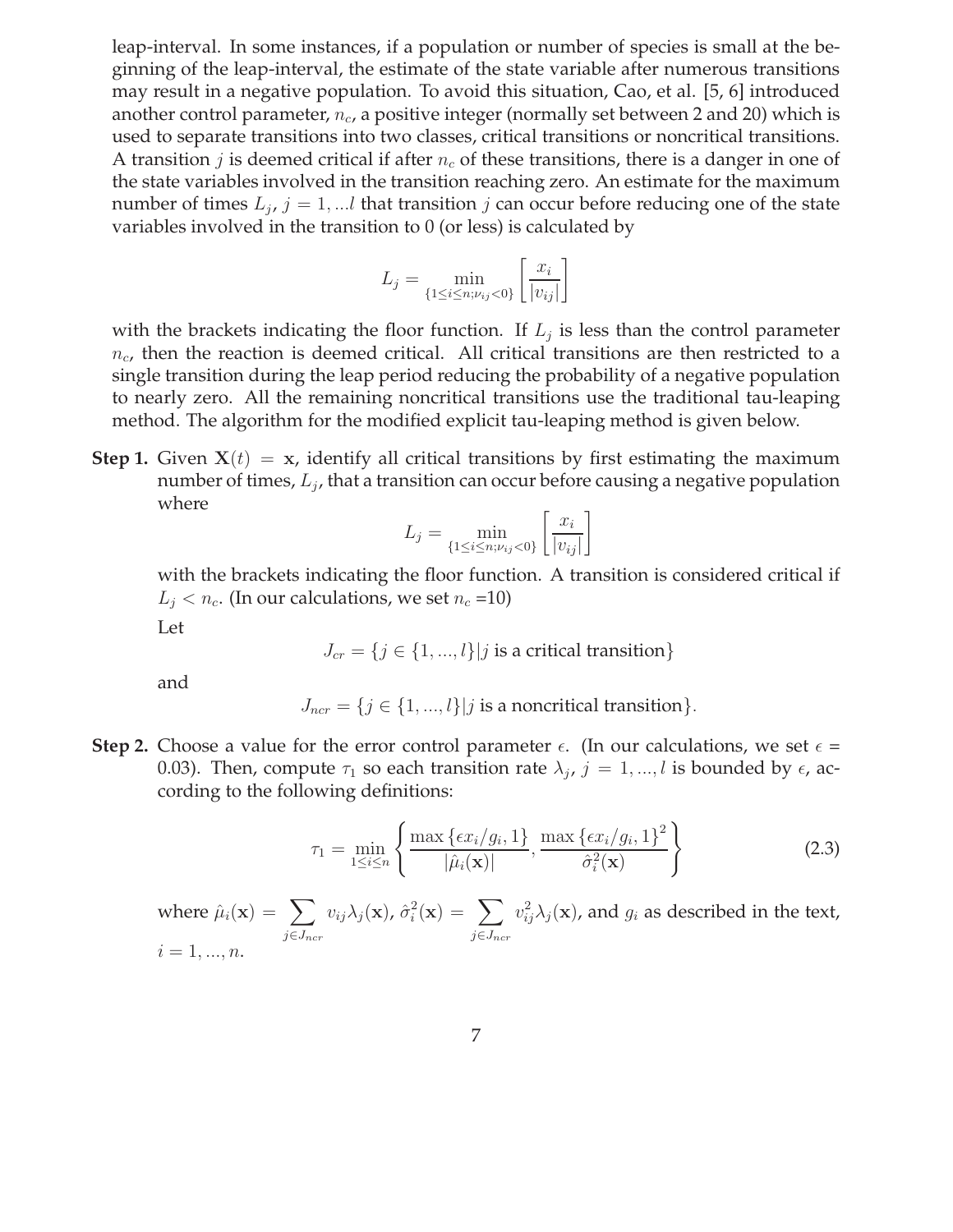- **Step 3.** Determine whether tau-leaping is appropriate by comparing  $\tau_1$  to  $1/\lambda$ . If  $\tau_1$  is less than some multiple of  $1/\lambda$  (chosen to be 10 in our calculations), then abandon tauleaping and execute a set number of single transition SSA steps (chosen to be 100 in our calculations) and return to step 2. Otherwise proceed.
- **Step 4.** Compute the sum of all critical transition rates

$$
\lambda^c = \sum_{j \in J_{cr}} \lambda_j(\mathbf{x}).
$$

Generate a *second candidate* time leap,  $\tau_2$  as a sample of the exponential random variable with mean  $1/\lambda^c$ .

- **Step 5.** Let  $\tau = \min\{\tau_1, \tau_2\}$ . Approximate the number of transitions within the time interval,  $K_j$ , as a sample of the Poisson random variable with mean  $\lambda_j(\mathbf{x})\tau$  for all  $j \in J_{ncr}$ . For all critical transitions, define  $K_j$  as follows:
	- If  $\tau = \tau_1$ , set  $K_i = 0$  for all  $j \in J_{cr}$  (no critical transitions occur).
	- If  $\tau = \tau_2$ , let  $j_c$  be a sample of the integer random variable with point probabilities  $\lambda_j({\bf x})/\lambda^c$  for  $j\in\tilde J_{cr}.$  Set  $K_{j_c}=1$  ( $j_c$  indicates the only critical transition which occurs) and  $K_j = 0$  for  $j \in J_{cr}, j \neq j_c$  (only one critical transition occurs).

**Step 6.** If there is a negative component in  $\mathbf{x} + \sum K_j \mathbf{v}_j$ , reduce  $\tau_1$  by half and return to step j 3. Otherwise leap by replacing the time,  $t = t + \tau$  and then update the new system state,

$$
\mathbf{x}(t+\tau) = \mathbf{x} + \sum_{j} K_j \mathbf{v}_j.
$$

**Step 7.** Iterate steps 1-6 until  $t \geq t_{stop}$ .

### **2.2.2 An Implicit Tau-Leaping Method**

In many applications, such as the HIV model explained in Section 3.2, problems of "stiffness" may arise. Rathinam et al. [15] explored the nature of stiffness in discrete stochastic systems and demonstrated that an implicit tau-leaping method (similar to implicit Euler methods for ordinary differential equations) is capable of taking large time steps for stiff, discrete systems, producing accurate results for such systems while significantly reducing the computational time when compared to explicit tau-leaping methods [11]. The implicit tau-leaping method replaces the explicit update formula given in equation (2.1) by an implicit tau-leaping formula given by

$$
\mathbf{X}(t+\tau) = \mathbf{x} + \sum_{j=1}^{l} \left( P_j(\lambda_j(\mathbf{x}), \tau) - \lambda_j(\mathbf{x})\tau + \lambda_j(\mathbf{X}(t+\tau))\tau \right) \mathbf{v}_j.
$$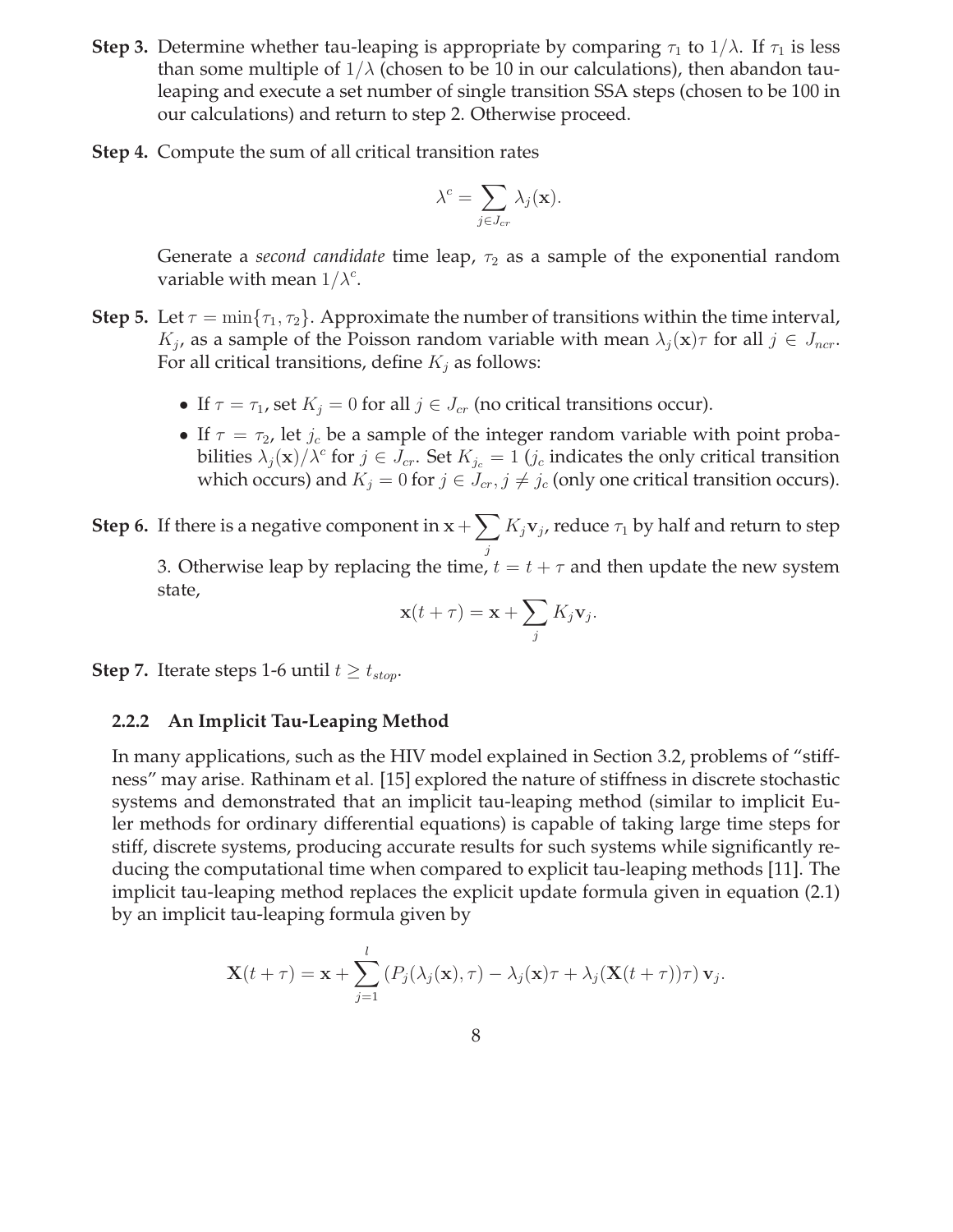Note that the above formula typically gives a non-integer vector for  $X(t+\tau)$ . To overcome this difficulty, Rathinam et al. [15] proposed a two-stage process given by

$$
\widetilde{\mathbf{X}} = \mathbf{x} + \sum_{j=1}^{l} \left( P_j(\lambda_j(\mathbf{x}), \tau) - \lambda_j(\mathbf{x})\tau + \lambda_j(\widetilde{\mathbf{X}})\tau \right) \mathbf{v}_j,
$$
\n(2.4)

and

$$
\mathbf{X}(t+\tau) = \mathbf{x} + \sum_{j=1}^{l} \left[ P_j(\lambda_j(\mathbf{x}), \tau) - \lambda_j(\mathbf{x})\tau + \lambda_j(\widetilde{\mathbf{X}})\tau \right] \mathbf{v}_j,
$$
(2.5)

where  $||z||$  denotes the nearest non-negative integer corresponding to a real number z.

The implicit tau-leaping method does not have a stability limitation as does the explicit tau-leaping (i.e., the relative changes in all the transition rates are bounded by  $\epsilon$ ) due to the implicitness of the scheme. In [7] the stepsize for the stiff system is chosen to bound the relative changes of those transition rates resulting from the non-equilibrium reactions by  $\epsilon$ , thus, a larger stepsize is allowed. However, as remarked by the authors in [7], it is generally difficult to determine whether or not a reaction is in partial equilibrium, and the partial equilibrium condition is only formulated in [7] for those reversible reaction pairs for some biochemical systems. To overcome this difficulty, in this paper we use (2.3) to choose  $\tau_1$  for the implicit tau-leaping method but with a larger  $\epsilon$  to allow a possible large time stepsize.

To avoid the possibility of negative populations (i.e., to ensure (2.4) has non-negative solution), the algorithm for implicit tau-leaping is implemented in the same way as that for the explicit tau-leaping method except the update for states (i.e., replace (2.1) by (2.4) and (2.5)).

## **3 Numerical Examples**

In this section, we report on applying the SSA, explicit and implicit tau-leaping algorithms to two stochastic infection models in the literature. One is used to describe VRE infection in a hospital. The other describes the early HIV infection within a host. All three algorithms were coded in Matlab, and all the simulation results were run on a linux machine with a 2GHz Intel Xeon Processor with 8GB of RAM total.

The following notation will be used throughout the subsequent discussions:  $\mathbb{Z}^n$  is the set of *n*-dimensional column vectors with integer components, and  $e_i \in \mathbb{Z}^n$  is the *i*th unit column vector, that is, the *i*th entry of  $e_i$  is 1 and all the other entries are zeros,  $i = 1, 2, \ldots, n$ .

### **3.1 VRE Model**

We adopt the stochastic model developed in [13] for the dynamics of VRE infection in a hospital to demonstrate the computational efficiency of SSA, explicit and implicit tau-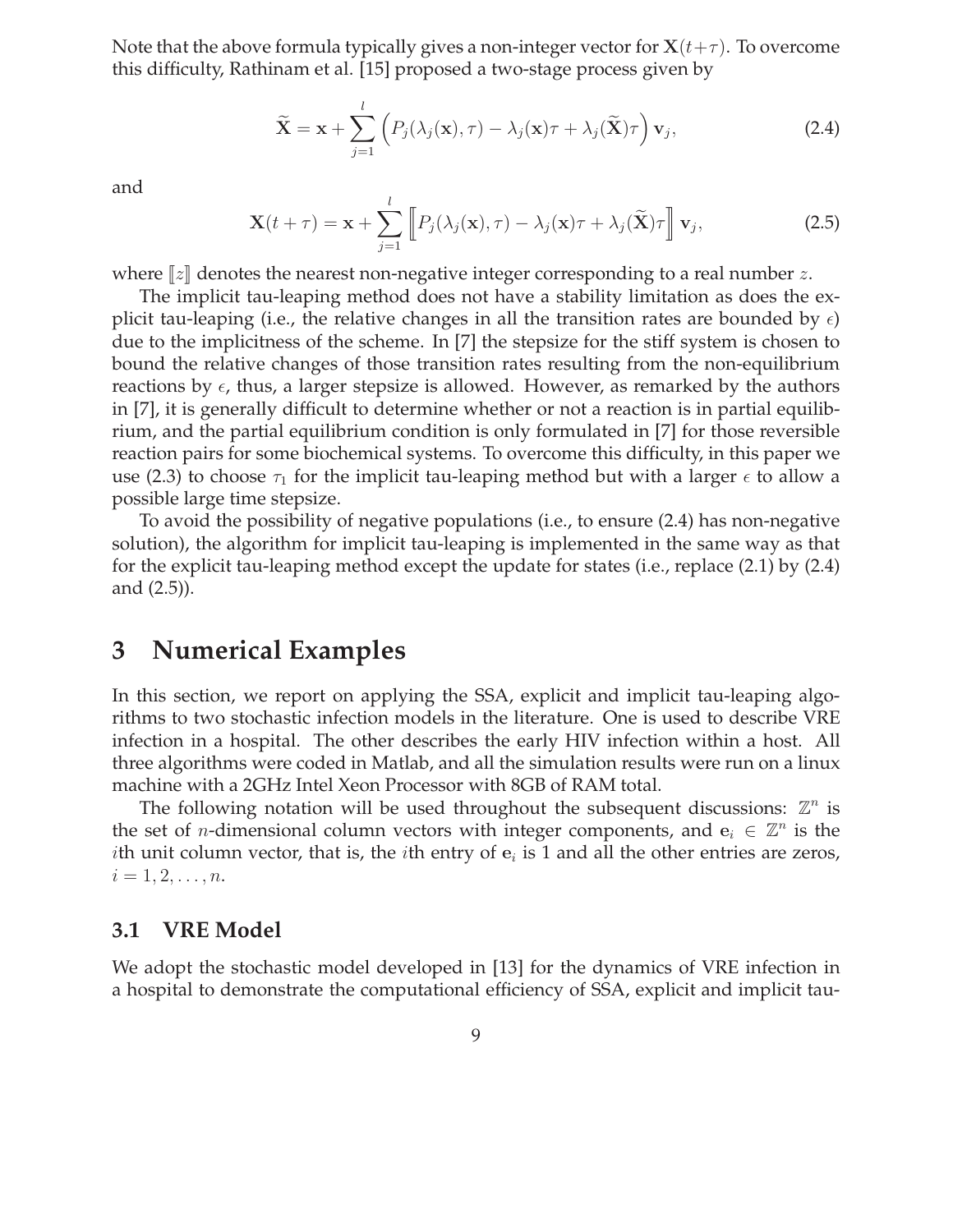leaping methods. In this model, the dynamics of VRE infection is modeled as a continuous time Markov chain, and a constant population is assumed so that the hospital remains full for all time; that is, the overall admission rate equals the overall discharge rate. Let  $N$ denote the total number of beds available in the hospital, and  $\{X^N(t), t \ge 0\}$  be a continuous time Markov chain with  $X^N = (X_1^N, X_2^N, X_3^N)^T$ , where the meanings of the random variables  $X_i^N$ ,  $i = 1, 2, 3$  are given in Table 1.

|            | Variables Description                                                                 |
|------------|---------------------------------------------------------------------------------------|
| $X_1^N(t)$ | Number of uncolonized patients at time $t$ in a hospital with $N$ beds                |
| $X_2^N(t)$ | Number of VRE colonized patients at time $t$ in a hospital with $N$ beds              |
| $X_3^N(t)$ | Number of VRE colonized patients in isolation at time $t$ in a hospital with $N$ beds |

Table 1: State variables for the VRE model.

In any small time interval of length  $\Delta t$ , the process  $\{ \mathbf{X}^{N}(t), t \geq 0 \}$  jumps from state  $\mathbf{x}^N$  to  $\mathbf{x}^N + \mathbf{v}_j$  with probability  $\lambda_j(\mathbf{x}^N) \Delta t + o(\Delta t)$ , that is,

$$
\text{Prob}\left\{\mathbf{X}^{N}(t+\Delta t)=\mathbf{x}^{N}+\mathbf{v}_{j}\mid\mathbf{X}^{N}(t)=\mathbf{x}^{N}\right\}=\lambda_{j}(\mathbf{x}^{N})\Delta t+o(\Delta t),\ j=1,2,\ldots,l,\quad(3.1)
$$

where  $\mathbf{x}^N = (x_1^N, x_2^N, x_3^N)^T \in \mathbb{Z}^3$  ,  $\mathbf{v}_j \in \mathbb{Z}^3$ , and  $\lambda_j$  is the transition rate for transition  $j$  given in the second column of Table 2 (see [13] for details on the rationale behind in deriving these transition rates). From this table, we see that there are five transition rates

| Reactions | $\lambda_i(\mathbf{X})$                                                                   |             |
|-----------|-------------------------------------------------------------------------------------------|-------------|
|           | $+(1-\gamma)x_3^N$<br>$m\mu_1 x_1^{\prime\prime} + \beta x_1^{\prime\prime}$<br>$(x_2^N)$ | $-e_1+e_2$  |
|           | $m\mu_2x_3^{\prime\prime}$                                                                | $e_2 - e_3$ |
|           | $(1 - m)\mu_2 x_2^N$                                                                      | $e_1 - e_2$ |
|           | $(1 - m)\mu_2 x_3^N$                                                                      | $e_1 - e_3$ |
|           | $\alpha x$                                                                                | $-e_2+e_3$  |

Table 2: Transition rates  $\lambda_j(\mathbf{x}^N)$  as well as the corresponding state changes  $\mathbf{v}_j$  for the stochastic VRE model.

(i.e.,  $l = 5$ ), and the corresponding states changes  $v_i$  are listed in the third column of this table.

### **3.1.1 Numerical Results**

Numerical results were obtained by applying the SSA, explicit tau-leaping and implicit tau-leaping to the stochastic VRE model (3.1) with transition rates given in Table 2. We compare the computational time of the SSA, explicit and implicit tau-leaping methods with different values of N. All the simulations were run for the time period  $[0, 200]$  days with parameter values given by

$$
m = 0.04
$$
,  $\beta = 0.001$ ,  $\gamma = 0.58$ ,  $\alpha = 0.29$ ,  $\mu_1 = 0.16$ ,  $\mu_2 = 0.08$ ,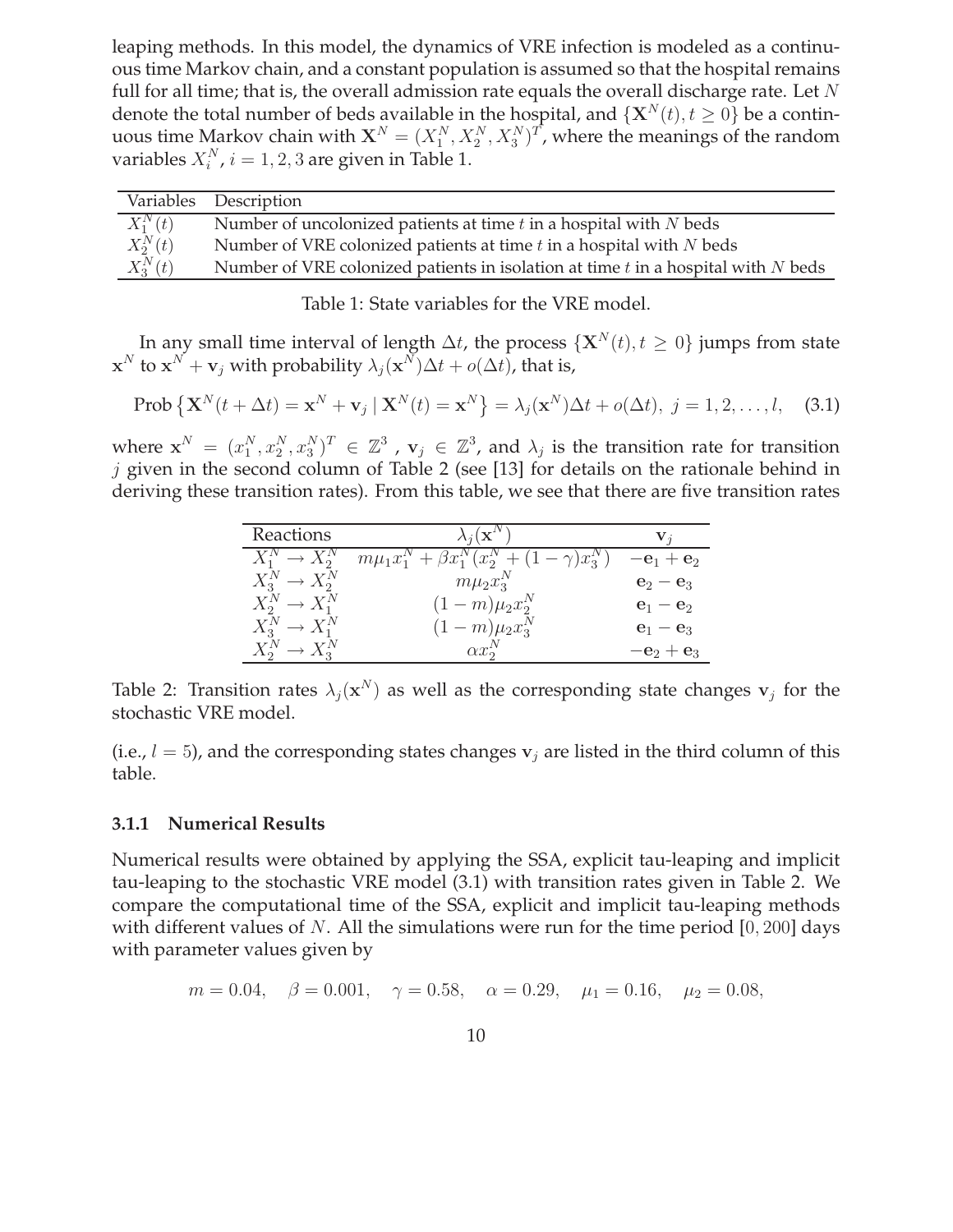and initial conditions  $\mathbf{X}^{N}(0) = N$  $(29)$ 37 , 4 37 ,  $\left(\frac{4}{37}\right)^{T}$ . That is, all the simulations start with the same initial density  $\left(\frac{29}{27}\right)$ 37 , 4 37 ,  $\left(\frac{4}{37}\right)^T$ .

For the tau-leaping methods, the value of  $g_i$  is found to be  $g_i = 4$ ,  $i = 1, 2, 3$ , and the value of  $\epsilon$  is set as 0.3 for the implicit tau-leaping. This is chosen based on the simulation results so that the computational time is comparatively short without compromising the accuracy of the solution.

Figure 3 depicts the computational time of each algorithm for an average of five typical simulation runs with N varying from  $37, 185, 370, 1850, 3700, 18500, 37000$ . From this



Figure 3: Comparison of computational time of different algorithm (SSA, Explicit Tau-Leaping and Implicit Tau-Leaping) for an average of five typical simulation runs.

figure, we see that the computational time for all the algorithms increases as the value N increases. This is expected for the SSA as the mean time stepsize for the SSA is the inverse of the sum of all transition rates, which increases as N increases (roughly proportional to  $N^2$  as can be seen from the transition rates illustrated in Table 2). For the explicit tau-leaping method we found that for all the N that we tried, the value of  $\tau_1$  is often less than  $10/\lambda$ , which implies that the SSA is implemented for most of the time as opposed to the tau-leaping method (based on the algorithm in Section 2.2.1). This also explains why the SSA and the explicit tau-leaping perform similarly. The same thing is also observed for the implicit tau-leaping method when  $N = 37$  and 185. However, when N increases to 370, we found that the implicit tau-leaping method required significantly more time, and we also found that its time stepsize in this case is still not significantly higher than those of the SSA. We note that systems of nonlinear equations need to be solved for the implicit tau-leaping method. Hence, the computational time in this case is expected to be higher than those for the other two methods (this can be observed in the figure). When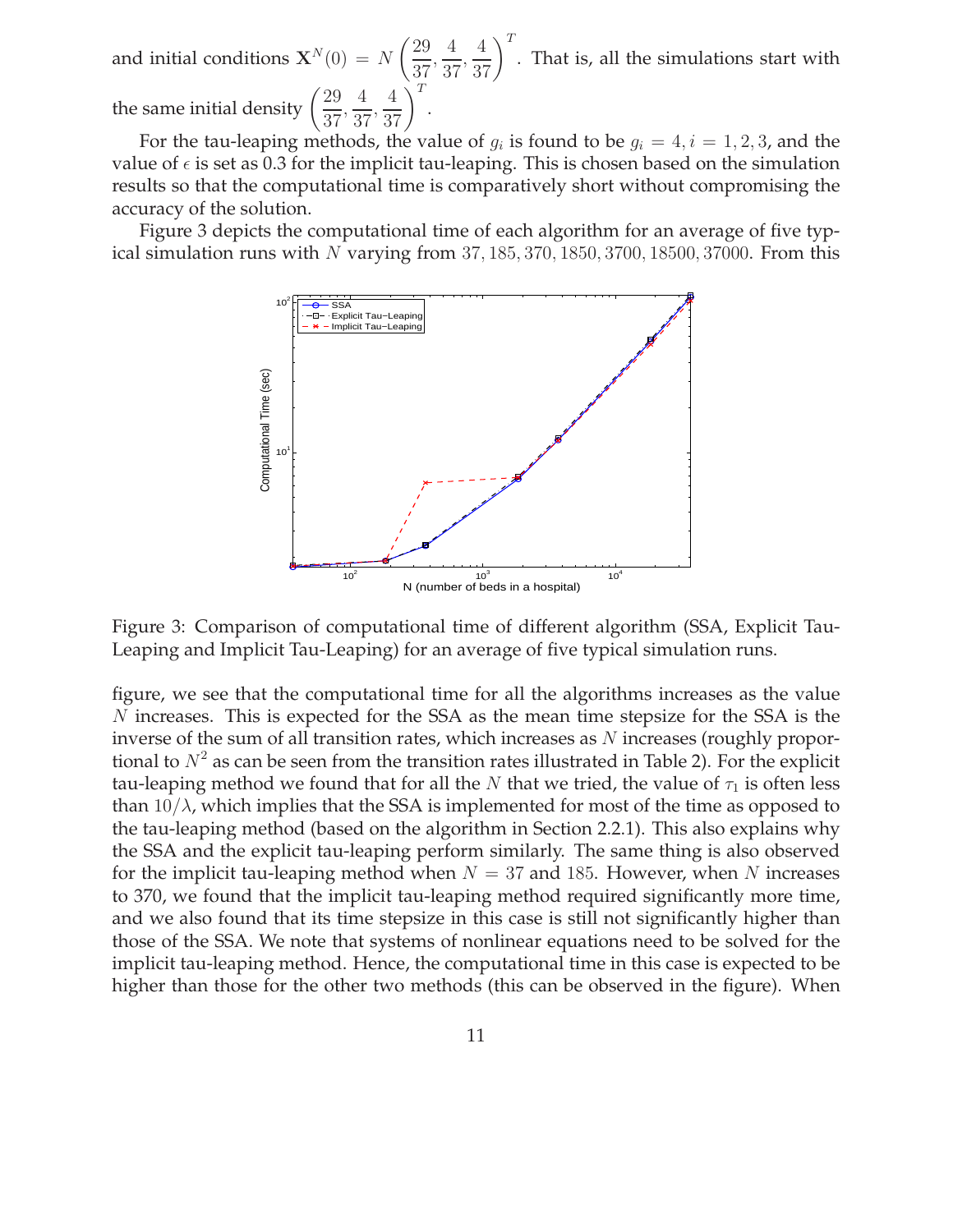N continues to increase, we see that the computational times for the implicit tau-leaping are similar to those of the SSA and the explicit tau-leaping methods. This is because the time stepsize becomes significantly higher than the those of these two methods which compensates for the time consuming solving of systems of nonlinear equations. As we can see from (2.3) and the transition rates illustrated in Table 2, if  $\epsilon x_i/g_i > 1$ , then the first term inside the minimum sign of  $(2.3)$  is roughly proportional to  $1/N$  while the second term is roughly proportional to 1. The simulation results show that the first term inside of the minimum sign of  $(2.3)$  is smaller than the second term when N increases to 1850 and above. Hence, the time stepsize for the implicit tau-leaping method decreases as  $N$  increases when  $N \geq 1850$ . This implies the computational time for the implicit tau-leaping method increases as N increases. Based on the above discussions, we see that the SSA performs similarly to the tau-leaping methods (and may be slightly better in some cases). Due to its simplicity and accuracy, the SSA is the best choice for this particular problem.

## **3.2 HIV Model**

We adopted the stochastic model developed in [3] for the dynamics of early HIV infection within a host to demonstrate the computational efficiency of the SSA, explicit and implicit tau-leaping methods. In this model the dynamics of HIV infection are modeled as a continuous time Markov chain. Let  $\nu$  denote the volume of blood (unit:  $\mu$ l-blood), and  $\{X^{\nu}(t), t \geq 0\}$  be a pure jump Markov process with  $X^{\nu} = (X_1^{\nu}, X_2^{\nu}, \dots, X_7^{\nu})^T$ , where the meanings of random variables  $X_i^{\nu}$ ,  $i = 1, 2, ..., 7$  are stated in Table 3. In any small

| Variables      | Description                                                                    |
|----------------|--------------------------------------------------------------------------------|
| $X_1^{\nu}(t)$ | number of non-infected activated CD4+ T-cells in $\nu$ µl-blood at time t      |
| $X_2^{\nu}(t)$ | number of infected activated CD4+ T-cells in $\nu$ $\mu$ l-blood at time t     |
| $X_3^{\nu}(t)$ | number of non-infected resting CD4+ T-cells in $\nu$ $\mu$ l-blood at time t   |
| $X_4^{\nu}(t)$ | number of infected resting CD4+ T-cells in $\nu$ $\mu$ l-blood at time t       |
| $X_5^{\nu}(t)$ | number of RNA copies of infectious free virus in $\nu$ $\mu$ l-blood at time t |
| $X_6^{\nu}(t)$ | number of HIV-specific effector CD8+ T-cells in $\nu$ $\mu$ l-blood at time t  |
| $X_7^{\nu}(t)$ | number of HIV-specific memory CD8+ T-cells in $\nu$ $\mu$ l-blood at time t    |

Table 3: State variables for the stochastic HIV model.

time interval of length  $\Delta t$ , the process  $\{ \mathbf{X}^{\nu}(t), t \ge 0 \}$  jumps from state  $\mathbf{x}^{\nu}$  to  $\mathbf{x}^{\nu} + \mathbf{v}_j$  with probability  $\lambda_j(\mathbf{x}^{\nu})\Delta t + o(\Delta t)$ . That is,

$$
\text{Prob}\left\{\mathbf{X}^{\nu}(t+\Delta t) = \mathbf{x}^{\nu} + \mathbf{v}_j \mid \mathbf{X}^{\nu}(t) = \mathbf{x}^{\nu}\right\} = \lambda_j(\mathbf{x}^{\nu})\Delta t + o(\Delta t), \quad j = 1, 2, \dots, l,\tag{3.2}
$$

where  $\mathbf{x}^{\nu} = (x_1^{\nu}, x_2^{\nu}, \dots, x_7^{\nu})^T \in \mathbb{Z}^7$ ,  $\mathbf{v}_j \in \mathbb{Z}^7$ , and  $\lambda_j$  is the transition rate for the *j*th transition given in the second column of Table 4 (the interested readers can refer to [3] for details in deriving these transition rates). From this table, we see that there are 19 transition rates (i.e.,  $l = 19$ ), and the corresponding states changes  $v_i$  are listed the third column of this table.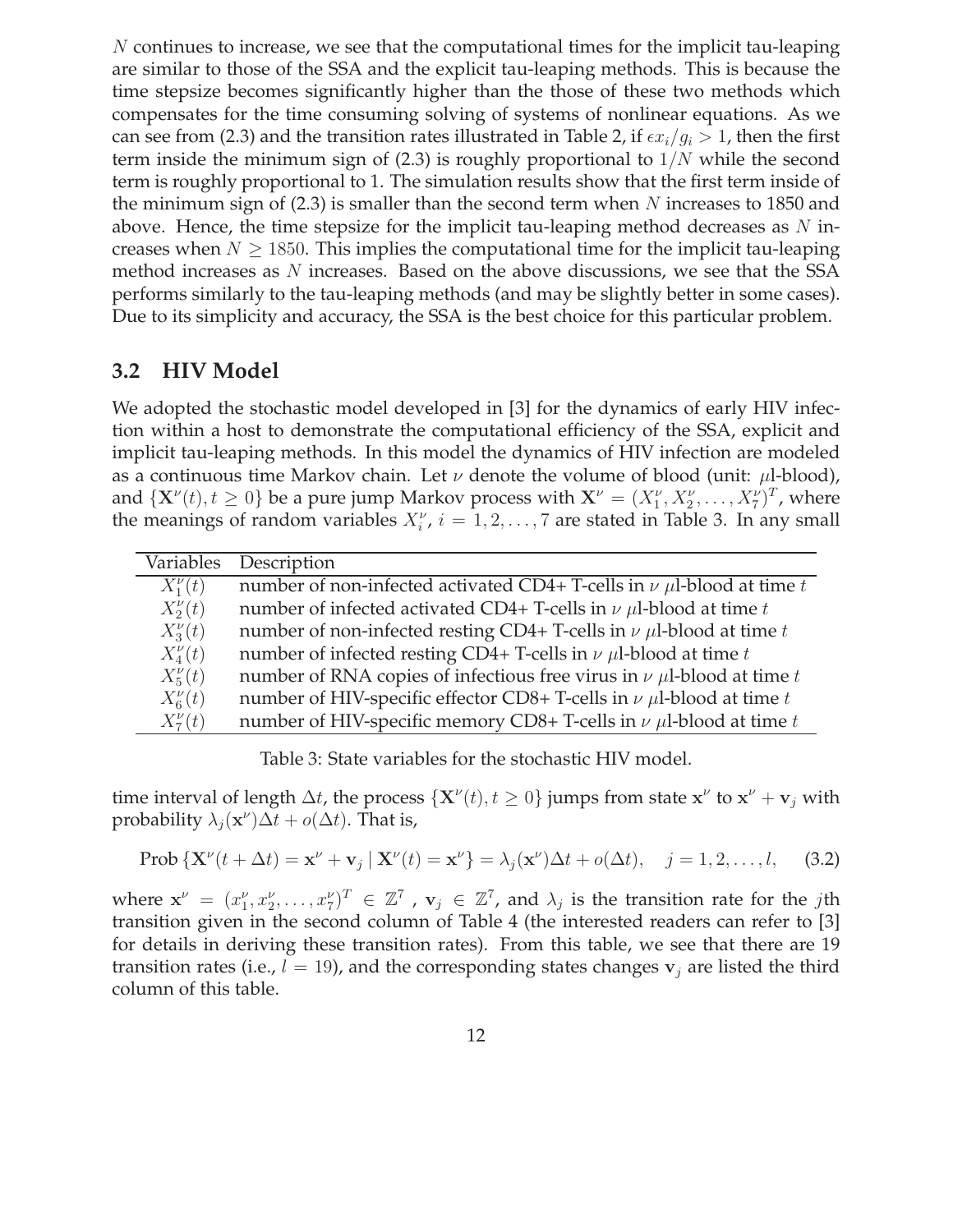| Reactions                                                                                      | $\frac{\lambda_j(\mathbf{x}^{\nu})}{d_{T1}x_1^{\nu}}$                                                                                                                                                                         | $\mathbf{v}_j$                                      |
|------------------------------------------------------------------------------------------------|-------------------------------------------------------------------------------------------------------------------------------------------------------------------------------------------------------------------------------|-----------------------------------------------------|
| Death of uninfected activated CD4+ T cells                                                     |                                                                                                                                                                                                                               | $-e_1$                                              |
| Elimination of infected activated CD4+ T cells<br>by HIV-specific effector CD8+ T cells        | $\delta_E \frac{x_6^{\nu}}{u} x_2^{\nu}$                                                                                                                                                                                      | $-\mathbf{e}_2$                                     |
| Death of uninfected resting CD4+ T cells                                                       | $d_{T2}x_3^{\nu}$                                                                                                                                                                                                             | $-\mathbf{e}_3$                                     |
| Death of infected resting CD4+T cells                                                          | $d_{T2}x_4^{\nu}$                                                                                                                                                                                                             | $-\mathbf{e}_4$                                     |
| Natural clearance of virus                                                                     | $cx^{\nu}_{5}$                                                                                                                                                                                                                | $-e5$                                               |
| Death of HIV-specific effector CD8+ T cells                                                    | $\left(d_{E1}+d_E\frac{x_2^{\nu}}{x_2^{\nu}+k_d}\right)x_6^{\nu}$                                                                                                                                                             | $-\mathbf{e}_6$                                     |
| Death of HIV-specific memory CD8+ T cells                                                      |                                                                                                                                                                                                                               |                                                     |
| Infection of activated CD4+T cells                                                             | $\frac{d_{E2}x_7^{\nu}}{\beta_{T1} \frac{x_5^{\nu}}{n} x_1^{\nu}}$                                                                                                                                                            | $-\mathbf{e}_1 + \mathbf{e}_2 - \mathbf{e}_5$       |
| Infection of resting CD4+T cells                                                               | $\beta_{T2} \frac{x_5^{\nu}}{\nu} x_3^{\nu}$                                                                                                                                                                                  | $-e_3 + e_4 - e_5$                                  |
| Differentiation from uninfected activated CD4+ T cells<br>to uninfected resting CD4+T cells    | $\gamma_T x_1^{\nu}$                                                                                                                                                                                                          | $-e_1 + e_3$                                        |
| Differentiation from infected activated CD4+ T cells<br>to infected resting CD4+T cells        | $\gamma_T x_2^{\nu}$                                                                                                                                                                                                          | $-e_2+e_4$                                          |
| Differentiation from HIV-specific effector CD8+ T cells<br>to HIV-specific memory CD8+ T cells | $\frac{x_1^{\nu} + x_2^{\nu}}{x_1^{\nu} + x_2^{\nu} + k_{\gamma}} x_6^{\nu}$ -e <sub>6</sub> + e <sub>7</sub><br>$\left( a_T \frac{x_5^{\nu}}{x_5^{\nu} + k_V} + a_A \right) x_3^{\nu}$ $n_T$ e <sub>1</sub> - e <sub>3</sub> |                                                     |
| Activation of uninfected resting CD4+T cells                                                   |                                                                                                                                                                                                                               |                                                     |
| Activation of infected resting CD4+ T cells                                                    | $\left(a_T \frac{x_5^{\nu}}{x_7^{\nu}+k_V}+a_A\right)x_4^{\nu}$                                                                                                                                                               | $n_T$ <b>e</b> <sub>2</sub> – <b>e</b> <sub>4</sub> |
| Activation of HIV-specific memory CD8+ T cells                                                 | $a_E \frac{x_5^{\nu}}{x_7^{\nu}+k_V} x_7^{\nu}$                                                                                                                                                                               | $n_E$ <b>e</b> <sub>6</sub> – <b>e</b> <sub>7</sub> |
| Production of new virions simultaneous with<br>the death of infected activated CD4+ T cells    | $\delta_V x_2^{\nu}$                                                                                                                                                                                                          | $-e_2 + n_V e_5$                                    |
| Birth of uninfected resting CD4+T cells                                                        | $\left(\zeta_T\frac{k_s}{x_5^\nu+k_s}\right)\nu$                                                                                                                                                                              | $e_3$                                               |
| Birth of HIV-specific effector CD8+ T cells                                                    | $\nu \zeta_E + b_{E1} \frac{x_2^{\nu}}{x_2^{\nu} + k_{h1}} x_6^{\nu}$                                                                                                                                                         | e <sub>6</sub>                                      |
| Proliferation of HIV-specific memory CD8+ T cells                                              | $b_{E2}\frac{k_{b2}}{x_{\tau}^{\nu}+k_{b2}}x_{7}^{\nu}$                                                                                                                                                                       | $\mathbf{e}_7$                                      |

Table 4: Transition rates  $\lambda_j(\mathbf{x}^{\nu})$  as well as the corresponding state changes  $\mathbf{v}_j$  for the stochastic HIV model.

### **3.2.1 Numerical Results**

Numerical results were obtained by applying the SSA, explicit tau-leaping and implicit tau-leaping methods to the stochastic HIV model (3.2) with transition rates given in Table 4. We will compare the computational times of the SSA, explicit and implicit tau-leaping methods with different values of  $\nu$ . All the simulations were run for the time period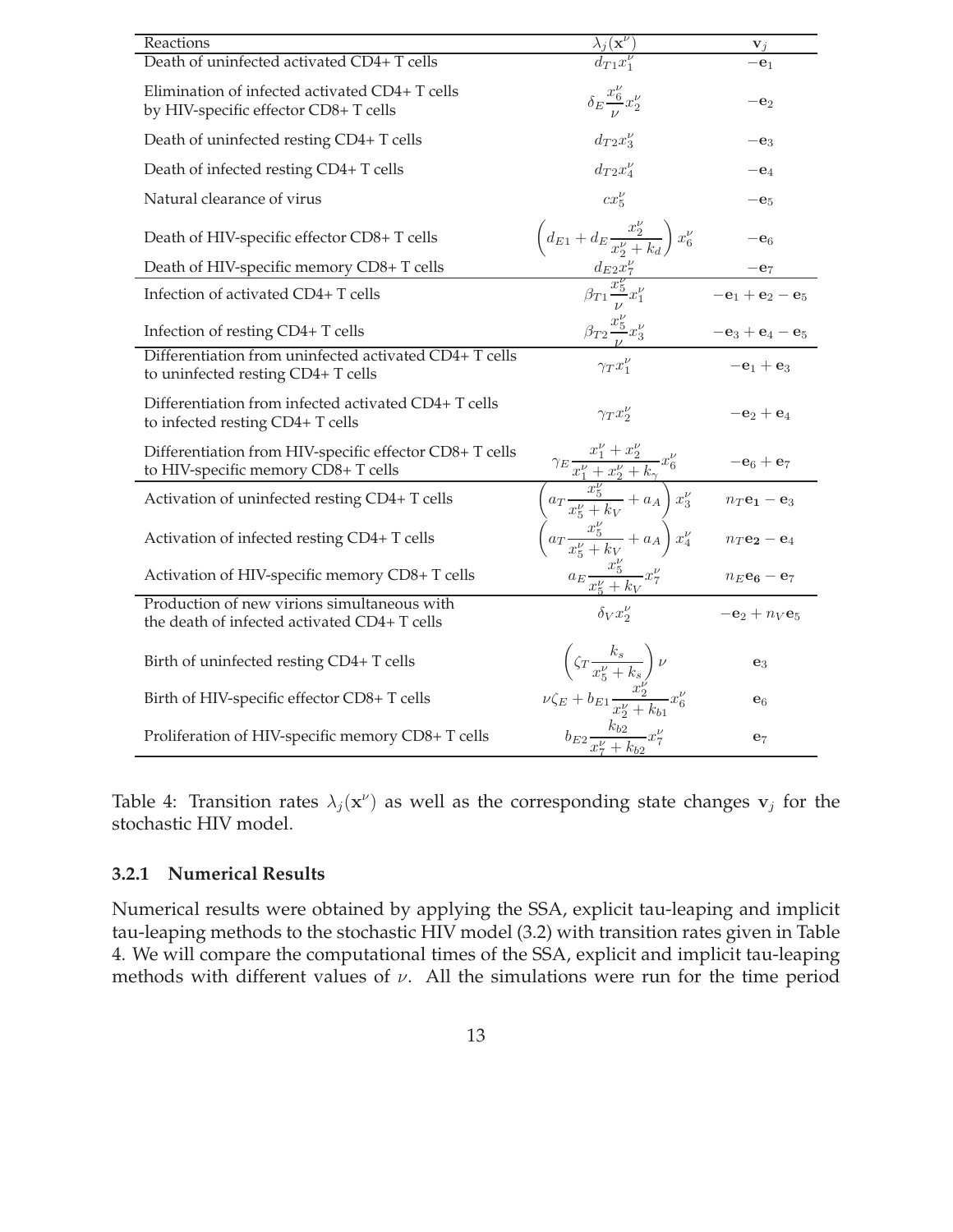[0, 100] days with parameter values given in Table 5 (adapted from Table 2 in [4]) and initial conditions

$$
\mathbf{X}^{\nu}(0) = \nu(5, 1, 1400, 1, 10, 5, 1)^{T}.
$$
\n(3.3)

Thus all the simulations start with the same initial concentrations  $(5, 1, 1400, 1, 10, 5, 1)^T$ .

| Params       | Value     | Params       | Value     | Params        | Value      | Params     | Value    |
|--------------|-----------|--------------|-----------|---------------|------------|------------|----------|
| $d_{T1}$     | 0.02      | $\beta_{T1}$ | $10^{-2}$ | $\gamma_T$    | 0.005      | $n_T$      |          |
| $a_T$        | 0.008     | $k_V$        | $0.1\nu$  | $a_A$         | $10^{-12}$ | $\delta_V$ | 0.7      |
| $\delta_E$   | 0.01      | $\zeta_T$    |           | $k_{s}$       | $10^2\nu$  | $d_{T2}$   | 0.005    |
| $\beta_{T2}$ | $10^{-6}$ | $n_V$        | 100       | $\mathcal{C}$ | 13         | $\zeta_E$  | 0.001    |
| $b_{E1}$     | 0.328     | $k_{b1}$     | $0.1\nu$  | $d_E$         | 0.25       | $k_d\,$    | $0.5\nu$ |
| $d_{E1}$     | 0.1       | $a_E$        | 0.1       | $n_E$         | 3          | $\gamma_E$ | 0.01     |
| $k_{\gamma}$ | $10 \nu$  | $b_{E2}$     | 0.001     | $k_{h2}$      | $100 \nu$  | $d_{E2}$   | 0.005    |

Table 5: The values of parameters used in the simulation.

For the implicit tau-leaping method, the value of  $\epsilon$  is set as 0.12. This is chosen (based on multiple simulation results) so that the computational time is comparatively short without compromising the accuracy of the solution. In addition, the value of  $g_i$  in the tau-leaping methods is found to be

$$
g_i = \begin{cases} 4, & i = 2, 3, 4, 5, 6, \\ 3, & i = 1, 7. \end{cases}
$$

Figure 4 depicts the computational time of each algorithm for an average of five typical simulation runs with  $\nu$  varying from  $10, 50, 10^2, 2 \times 10^2, 5 \times 10^2, 10^3$  for the SSA and  $10, 50, 10^2, 2 \times 10^2, 5 \times 10^2, 10^3, 10^4, 10^5, 10^6, 5 \times 10^6$  for the explicit and implicit tau-leaping. From this figure, we see that the computational times for the SSA increase as the values  $\nu$  increase. This is again expected as the mean time stepsize for the SSA is the inverse of the sum of all transition rates, which increases as  $\nu$  increases (roughly proportional to  $\nu$ , as can be seen from the transition rates illustrated in Table 4). In addition, even with  $\nu = 10^3$ , it took the SSA more than 8000 seconds for one sample path (for this reason we did not run any simulations for the SSA with  $\nu$  greater than  $10^3$ ). Hence, it is impractical to implement the SSA if one desires to run this HIV model for a typical human (generally having  $5\times10^6$  µl-blood). This is not surprising due to the large value of uninfected resting CD4+ T cells (as can be seen from the initial condition (3.3)).

From Figure 4 we also see that the computational time for the explicit tau-leaping method increases as the value  $\nu$  increases from 10 to 50, and decreases as  $\nu$  increases to 100. Its computational time decreases dramatically as the value of  $\nu$  increases from 100 to  $10^4$ , and then stabilizes there for  $\nu \geq 10^4$ . This is related to the formula for  $\tau_1$ . As we can see from (2.3) and transition rates in Table 4, if  $\epsilon x_i/g_i > 1$  then the first term inside the minimum sign of (2.3) is roughly of the same order for all the values of  $\nu$  while the second term is roughly proportional to the value of  $\nu$ . In addition, we found from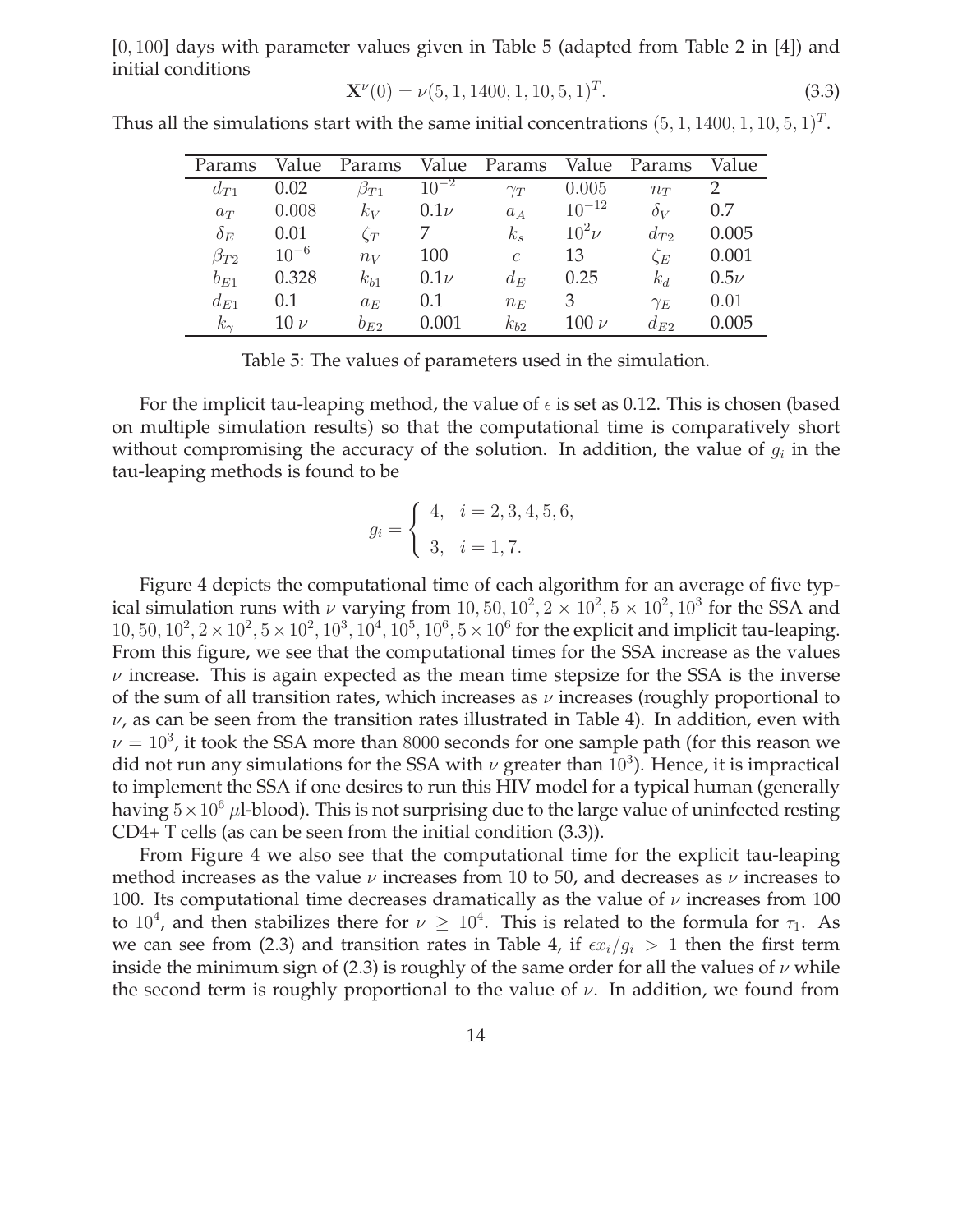

Figure 4: Comparison of computational time of different algorithm (SSA, Explicit Tau-Leaping and Implicit Tau-Leaping) for an average of five typical simulation runs.

the simulation results that the first term inside the minimum sign of (2.3) is much larger than the corresponding second term until  $\nu = 10^4$ , and becomes smaller than the second term when  $\nu \geq 10^4$ . Hence,  $\tau_1$  increases as  $\nu$  increases when  $\nu \leq 10^4$  and has roughly similar values for all the cases when  $\nu \geq 10^4$ . This agrees with the observation that the computational time decreases dramatically as the value of  $\nu$  increases from 100 to  $10^4$ , and then stabilizes for  $\nu \geq 10^4$ . The increase of computational time as  $\nu$  increases from 10 to 50 is because  $\tau_1$  is so small that a large number of the SSA steps are implemented instead of tau-leaping.

We also observe from Figure 4 that the computational time for the implicit tau-leaping method decreases as  $\nu$  increases when  $\nu \leq 10^4$  and then stabilizes for  $\nu \geq 10^4$ ; this can be attributed to the same reason as in the explicit tau-leaping method. In addition, we see that the computational times for implicit tau-leaping are significantly higher than those of the SSA and explicit tau-leaping at  $\nu = 10$ . This is because in this case the implicit tau-leaping is implemented for many times (solving the system of nonlinear equations in each implicit tau-leaping step is costly) and the time stepsizes are not significantly larger than those of the other two methods.

Based on the above discussions, we know that for smaller values of  $\nu$  (less than 100) the SSA is the choice due to its simplicity, accuracy and efficiency. However, for larger values of  $\nu$  the tau-leaping methods are definitely the choice with implicit tau-leaping performing better than explicit tau-leaping, as is expected due to the stiffness of the system (large variations in both parameter values and state variables).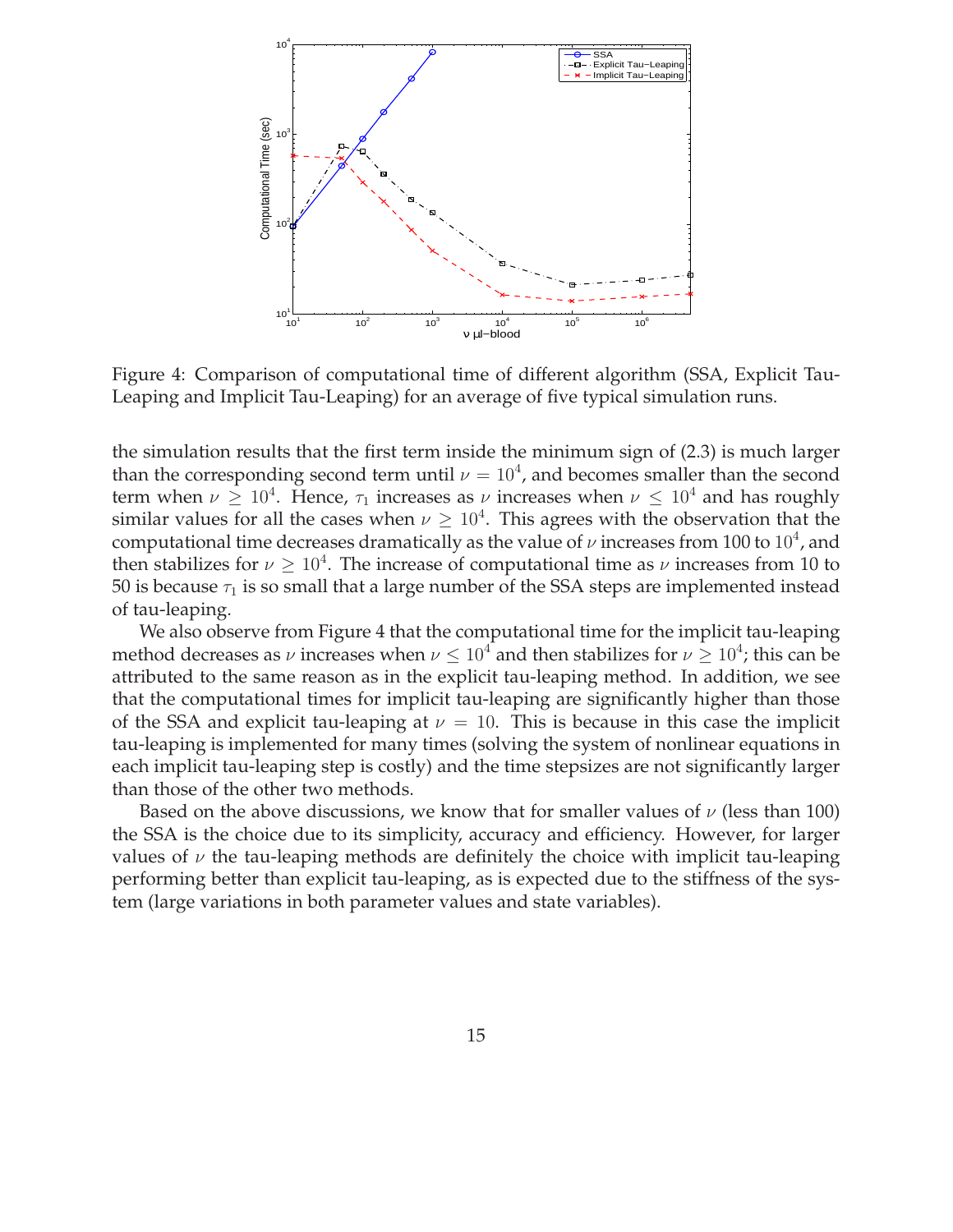# **4 Concluding Remarks**

In this paper we summarized comparison studies on the computational efficiency of the SSA, explicit and implicit tau-leaping methods for two distinct stochastic models with different levels of complexity. Simulation results reveal that for both models the computational times of the SSA increase as the sample size (number of beds  $N$  in the VRE model and volume of blood  $\nu$  in the HIV model) increases. This is because the mean time stepsize for the SSA is the inverse of the sum of the transition rates, which increases as the sample size increases. In addition, the results suggest these three algorithms have comparable computational times for the VRE model because of the low number of species and small number of transitions, and thus the SSA is the best choice for this problem because of its simplicity and accuracy. However, for the HIV model both tau-leaping methods have significantly lower computational cost than the SSA except when the sample size  $\nu$ is very small (e.g., less than 100  $\mu$ l-blood). In addition, the implicit tau-leaping method has lower computational cost than the explicit tau-leaping method when the sample size is sufficiently large (primarily due to the stiffness of the underlying system).

Note that the stochastic HIV model in this paper describes the early infection where the number of uninfected resting T cells is very large (on order of 1000 cells per  $\mu$ l-blood). This explains why it required the SSA more than 8000 seconds to run one sample path with  $\nu = 1000 \mu l$ -blood. If we assume that an average person has  $5 \times 10^6 \mu l$ -blood, it is impractical for the SSA to run even one sample path at this scale. The numerical results demonstrate that the dynamics of uninfected resting CD4+ T cells could be well approximated by ordinary differential equations even with  $\nu = 10 \mu l$ -blood (see [3] for details). In addition, Table 5 reveals that there is a large variation between the values of the parameters. Thus, the HIV model in this paper is multi-scaled in both states and time. There are some hybrid simulation methods (also referred to as multi-scale approaches; interested readers can see [14] for an overview of these methods) specifically designed for multi-scale systems. The basic idea of these hybrid method is to partition the system into two subsystems, one containing fast transitions and the other containing slow transitions. Then the two subsystems are simulated iteratively by using numerical integration of ordinary differential equations (or stochastic differential equations) and stochastic algorithms (such as the SSA), respectively. Although these algorithms are very attractive, they are most challenging to implement and require major levels of user intervention. This is the primary reason we did not pursue these methods in our current efforts.

# **Acknowledgements**

This paper results from a REU program held at North Carolina State University in the summer of 2011, with the support provided by the National Science Foundation under grants DMS-0636568, DMS-0552571, and DMS-1063010, by the National Security Agency under grant H9823-10-1-0252, and by the NC State REU in Mathematics: Modeling and Industrial Applied Mathematics. This research was also supported in part by Grant Num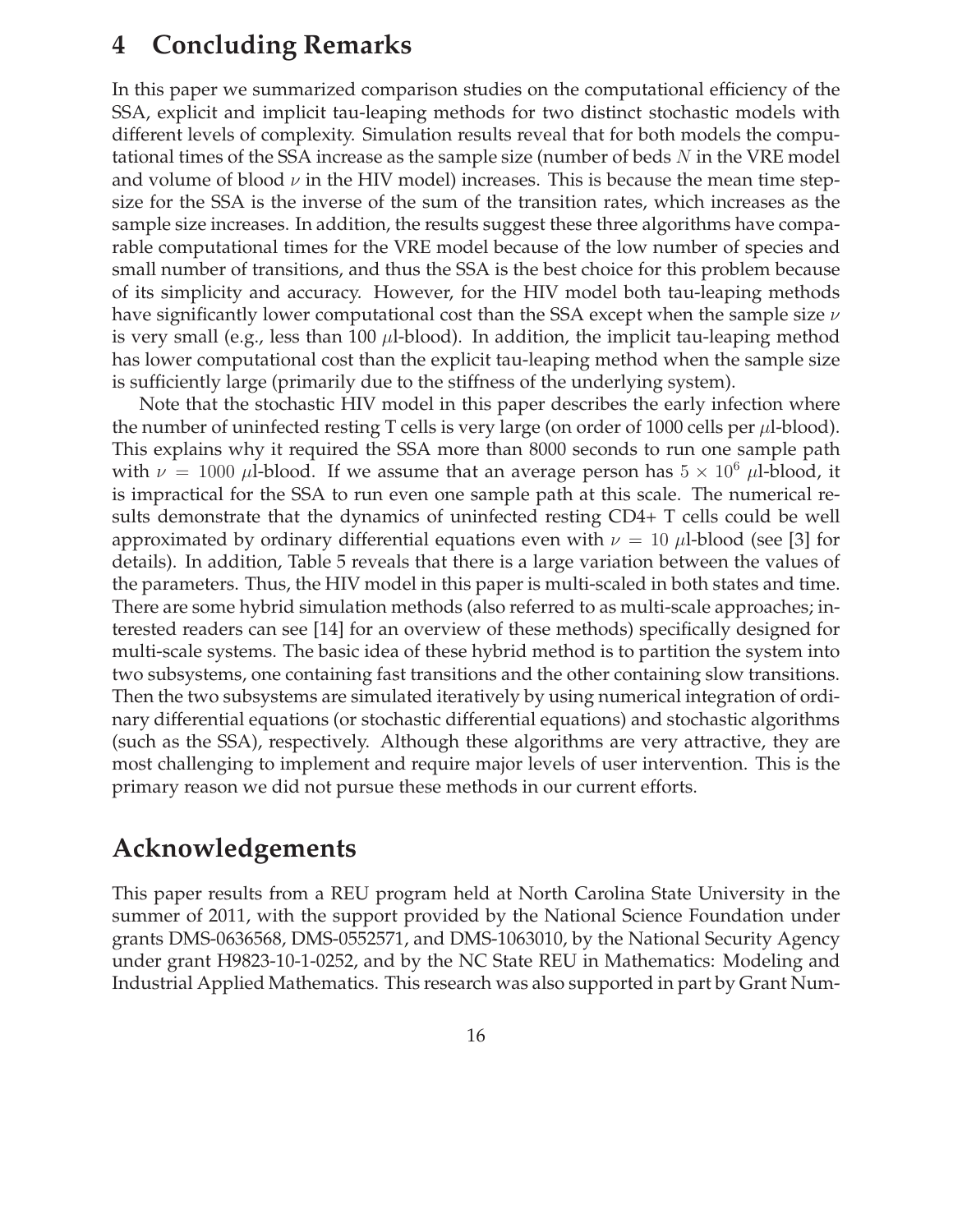ber NIAID R01AI071915-09 from the National Institute of Allergy and Infectious Diseases.

# **References**

- [1] L.J.S. Allen, *An Introduction to Stochastic Processes with Applications to Biology*, Chapman & Hall/CRC, Boca Raton, FL, 2011.
- [2] P. Bai, H.T. Banks, S. Dediu, A.Y. Govan, M. Last, A.L. Lloyd, H.K. Nguyen, M.S. Olufsen, G. Rempala and B.D. Slenning, Stochastic and deterministic models for agricultural production networks, *Mathematical Biosciences and Engineering*, 4 (2007), 373–402.
- [3] H.T. Banks, S. Hu, M. Joyner, A. Broido, B. Canter, K. Gayvert and K. Link, A comparison of computional efficiencies of stochastic algorithms in terms of two infection models, CRSC-TR11-13, Center for Research in Scientific Computation, North Carolina State University, Raleigh; *Math. Biosci. Engr.*, submitted.
- [4] H.T. Banks, M. Davidian, S. Hu, G. Kepler and E.S. Rosenberg, Modelling HIV immune response and validation with clinical data, *Journal of Biological Dynamics*, 2 (2008), 357–385.
- [5] Y. Cao, D.T. Gillespie and L.R. Petzold, Avoiding negative populations in explicit Poisson tau-leaping, *The Journal of Chemical Physics*, 123 (2005), 054104.
- [6] Y. Cao, D.T. Gillespie and L.R. Petzold, Efficient step size selection for the tau-leaping simulation method, *The Journal of Chemical Physics*, (124) 2006, 044109.
- [7] Y. Cao, D.T. Gillespie and L.R. Petzold, Adaptive explicit-implicit tau-leaping method with automatic tau selection, *The Journal of Chemical Physics*, 126 (2007), 224101.
- [8] D.T. Gillespie, A General Method for Numerically Simulating the stochastic time evolution of coupled chemical reactions, *The Journal of Computational Physics*, 22 (1976), 403–434.
- [9] D.T. Gillespie, Approximate accelerated stochastic simulation of chemically reacting systems, *The Journal of Chemical Physics*, 115 (2001), 1716–1733.
- [10] D.T. Gillespie and L.R. Petzold, Improved leap-size selection for accelerated stochastic simulaton, *The Journal of Chemical Physics*, 119 (2003), 8229–8234.
- [11] D.T. Gillespie and L.R. Petzold, Stochastic simulation of chemical kinetics, *Annual Review of Physical Chemistry*, 58 (2007), 25–55.
- [12] H.H. McAdams and A. Arkin, Stochastic mechanisms in gene expression, *PNAS*, 94 (1997), 814–819.